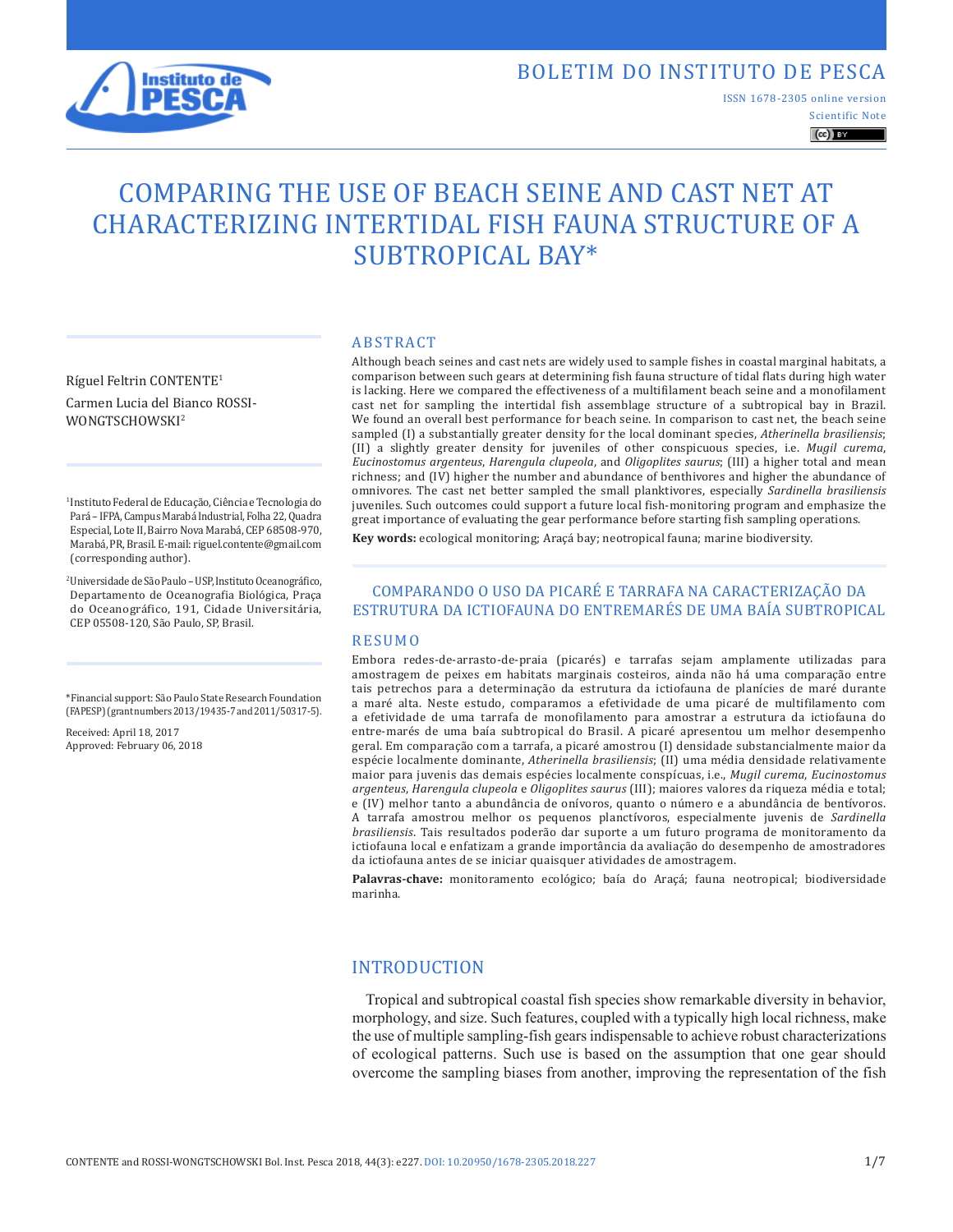assemblage structure, i.e. species composition and abundance (ROZAS and MINELLO 1997; ROTHERHAM *et al*., 2012).

Beach seine (BS) and cast net (CN) are widely used to sample small-sized fish faunas in coastal marginal habitats (e.g. CONTENTE *et al*., 2011; STEIN III *et al*., 2014). Several studies have compared the performance of such gears with others for sampling the fish fauna (ROZAS and MINELLO, 1997; GUEST *et al*., 2003; BAKER and MINELLO, 2011). For example, in Australia's seagrass banks, BS was more accurate than the beam trawl for sampling the species composition and estimating the density of most local species (GUEST *et al*., 2003). In marsh habitats of the Gulf of Mexico, BAKER and MINELLO (2011) found that the CN undersampled the densities of small benthic species in comparison to the drop sampler and benthic sled, but the CN estimated the highest density for larger and mobile fishes. Comparisons of efficiency between CN and BS at sampling fish faunas are few. In coastal ditches in Florida, STEVENS (2006) found that CN and BS sampled similar species compositions, but the density sampled by CN was lower that sampled by BS for most species. To our knowledge, to date, there is no comparison of the structure of fish assemblage sampled by CN with that sampled by BS in non-vegetated, shallow, tidal flats habitats, during the high tide. The objective of this study was to compare the performance of the BS and CN at sampling the fish assemblage structure of a subtropical tidal flat, the Araçá Bay (southeastern Brazil).

#### **METHODS**

The study was performed at a selected, mud-bottom intertidal area of the Araçá Bay, São Paulo state. The bay is limited in the north by the Port of São Sebastião (Figure 1). The area is subjected to a semidiurnal, microtidal regime (mean tidal range  $\sim$  1.0 m). For more details on environmental characteristics of this ecosystem, see AMARAL *et al*. (2016).

Sampling was performed during the first days of the neap tide in high water [depth (mean  $\pm$  standard deviation) =  $0.73 \pm 0.25$  m] and at night (after 6:30 pm). Five surveys were performed: spring–1 (October 2012), autumn (March 2013), winter (June 2013), spring–2 (October 2013), and summer (January 2014). In each survey, one night was required to sample with each gear. In the first two surveys, we randomly chose the sampling nights. After such surveys, the local fishermen requested us to minimize the interference of our sampling operations on their gill-net fishery that also frequently took place in the beginning of the neap tide in the bay. Thus, for the succeeding surveys, we used the CN in the first sampling nights, since this gear causes a lesser habitat perturbation than that caused by the BS.

The CN was 6.6 m in diameter and had a 10-mm monofilament mesh (between knots). The area sampled by this gear was assumed to be round  $(= 34.73 \text{ m}^2)$ . The CN was deployed by a well-trained local fisherman by using a non-motorized canoe. In total five points were randomly chosen in the selected area (Figure 1) and one deployment was made in each point. Points were at least 30 m apart from one another. The BS was 20-m wide and 3-m high with a 15-m long bag. This net was made of a 5-mm square-shaped multifilament mesh (between knots). In total five replicate tows, at least 25 m distant from each other, were obtained. Tows started from and ended in the sandy beach reaching the deeper limit of the selected area (Figure 1). Because of technical problems, we obtained only four replicates in autumn. The order and location of tows were randomly selected within the area. One person holding a GPS device  $(\pm 3 \text{ m})$  followed the tow in order to trace



**Figure 1.** The Araçá Bay (a) located on the São Sebastião Channel (c), southeastern coast of Brazil, and the selected area of the intertidal habitat of the bay (b) where gears were operated. In (b), dots on the shoreline represent a sand beach and "Port", the Port of São Sebastião.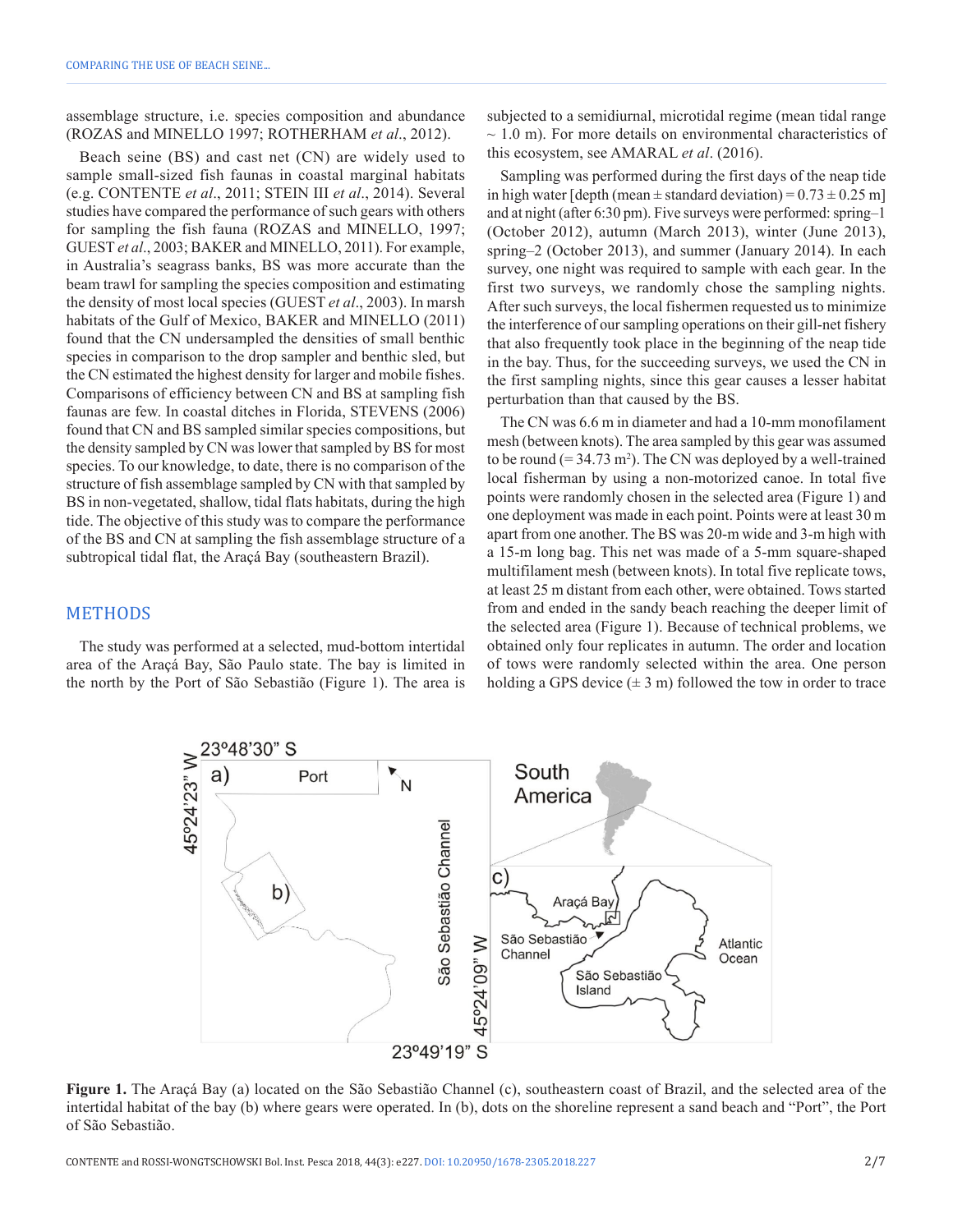the swept area that was estimated using Google Earth. The mean sampled area was  $378 \pm 153$  m<sup>2</sup>.

Fishes caught were stored on ice and identified [according to FIGUEIREDO (1977), FIGUEIREDO and MENEZES (1980, 2000), MENEZES and FIGUEIREDO (1980, 1985), and CARPENTER (2002a, 2002b, 2002c)], and measured (standard length, SL; nearest  $\pm 1.0$  mm) in the laboratory. Species included in the federal red list of endangered species were identified, measured, weighed, and immediately returned to the water. The species' vouchers are deposited at the Zoological Museum of the University of São Paulo (LAMAS *et al*., 2016).

Due to ecologically different patterns between juveniles and adults, and the great abundance in the bay, the Silver mojarra *Eucinostomus argenteus* (Gerreidae) and the Caitipa mojarra *Diapterus rhombeus* (Gerreidae) were separated into juvenile and adult groups and treated as distinct descriptors in the analyses. To take into account the gear effect on functional attributes of the assemblage, we also classified species into functional groups, defined on the basis of body size, coarse-scale vertical habitat use, and trophic pattern (Table 1; ERÖS *et al*., 2009). Information of such traits was obtained from literature.

A two-way design was used for testing the effect of the gear (fixed factor) and survey (random factor) on the mean richness

**Table 1.** Frequency of occurrence (how many times the species occurred in all replicates – FO%), the functional group (FG), and length range (standard length – SL) of the species caught using cast net (CN) and beach seine (BS) in Araçá Bay (southeastern Brazilian coast). The FG codes mean the combination of abbreviations of trophic categories, size, and habitat use pattern. Only species with  $FO > 4\%$  are shown. Total of deployments per gear = 25.

|                             | Family          |               | FO%            |                | SL(mm) |     |  |
|-----------------------------|-----------------|---------------|----------------|----------------|--------|-----|--|
| Species                     |                 | FG            | <b>BS</b>      | <b>CN</b>      | min    | max |  |
| Eucinostomus melanopterus J | Gerreidae       | Bent.LD       | 21             |                | 42     | 88  |  |
| Ctenogobius boleosoma       | Gobiidae        | Bent.SD       |                |                | 16     | 48  |  |
| Trachinotus falcatus        | Carangidae      | Bent.SD       | 46             |                | 14     | 52  |  |
| Citharichthys spilopterus   | Paralichthyidae | 25<br>Bent.SD |                |                | 37     | 119 |  |
| Umbrina coroides            | Sciaenidae      | Bent.SD       | 13             |                | 56     | 136 |  |
| Chilomycterus spinosus      | Diodontidae     | Bent.SD       | $8\,$          |                |        | 15  |  |
| Hemiramphus brasiliensis    | Hemiramphidae   | Herb.LP       | 13             |                | 102    | 175 |  |
| Centropomus undecimalis     | Centropomidae   | Phyp.LP       | 21             |                |        | 175 |  |
| Strongylura marina          | Belonidae       | Phyp.LP       | 13             |                |        | 300 |  |
| Hyporhamphus roberti        | Hemiramphidae   | Plank.LP      | 8              |                |        | 136 |  |
| Hyporhamphus unifasciatus   | Hemiramphidae   | Plank.LP      | 8              |                |        | 246 |  |
| Anchoa tricolor             | Engraulidae     | Plank.SP      | 67             |                | 28     | 79  |  |
| Opisthonema oglinum         | Clupeidae       | Plank.SP      | 8              |                | 66     | 66  |  |
| Diapterus rhombeus A        | Gerreidae       | Bent.LD       |                | $8\,$          | 118    | 158 |  |
| Eucinostomus argenteus A    | Gerreidae       | Bent.LD       | $8\,$          | 8              | 88     | 100 |  |
| Eucinostomus argenteus J    | Gerreidae       | Bent.SD       | 71             | 68             | 16     | 89  |  |
| Diapterus rhombeus J        | Gerreidae       | Bent.SD       | 50             | 24             | 15     | 187 |  |
| Sphoeroides greeleyi        | Tetraodontidae  | Bent.SD       | 33             | 8              | 35     | 102 |  |
| Trachinotus carolinus       | Carangidae      | Bent.SD       | 29             | 4              | 22     | 74  |  |
| Eucinostomus gula           | Gerreidae       | Bent.SD       | 17             | 12             | 56     | 110 |  |
| Haemulopsis corvinaeformis  | Haemulidae      | Bent.SD       | 8              | 20             | 37     | 128 |  |
| Bathygobius soporator       | Gobiidae        | Bent.SD       | 21             | 4              | 32     | 116 |  |
| Etropus crossotus           | Paralichthyidae | Bent.SD       | 13             | 8              | 25     | 77  |  |
| Prionotus punctatus         | Triglidae       | Bent.SD       | 13             | $8\,$          | 51     | 70  |  |
| Albula vulpes               | Albulidae       | Bent.SD       | 13             | 4              | 29     | 125 |  |
| Orthopristis ruber          | Haemulidae      | Bent.SD       | $\overline{4}$ | 4              | 47     | 70  |  |
| Mugil curema                | Mugilidae       | Detr.SP       | 75             | 60             | 19     | 252 |  |
| Atherinella brasiliensis    | Atherinopsidae  | Omni.SP       | 96             | $\overline{4}$ | 20     | 128 |  |
| Harengula clupeola          | Clupeidae       | Plank.SP      | 33             | 48             | 28     | 81  |  |
| Sardinella brasiliensis     | Clupeidae       | Plank.SP      | 17             | 30             | 35     | 104 |  |
| Oligoplites saurus          | Carangidae      | Zhyp.SP       | 71             | 28             | 17     | 114 |  |

Trophic categories: Bent = Benthivores; Detr = Detritivores; Plank = Planktivores; Omni = Omnivores; Phyp = Piscivores-hyperbenthivores; Herb = Herbivores; Zhyp = Zooplanktivores-hyperbenthivores; Size: S = Small  $( \leq 100 \text{ mm SL},$  Standard Length); L = Large  $( \geq 100 \text{ mm SL},$  Coarse-scale vertical habitat use: D = demersal and benthic species; P = pelagic species; A = adult and J = juvenile for *E. argenteus* and *D. rhombeus*.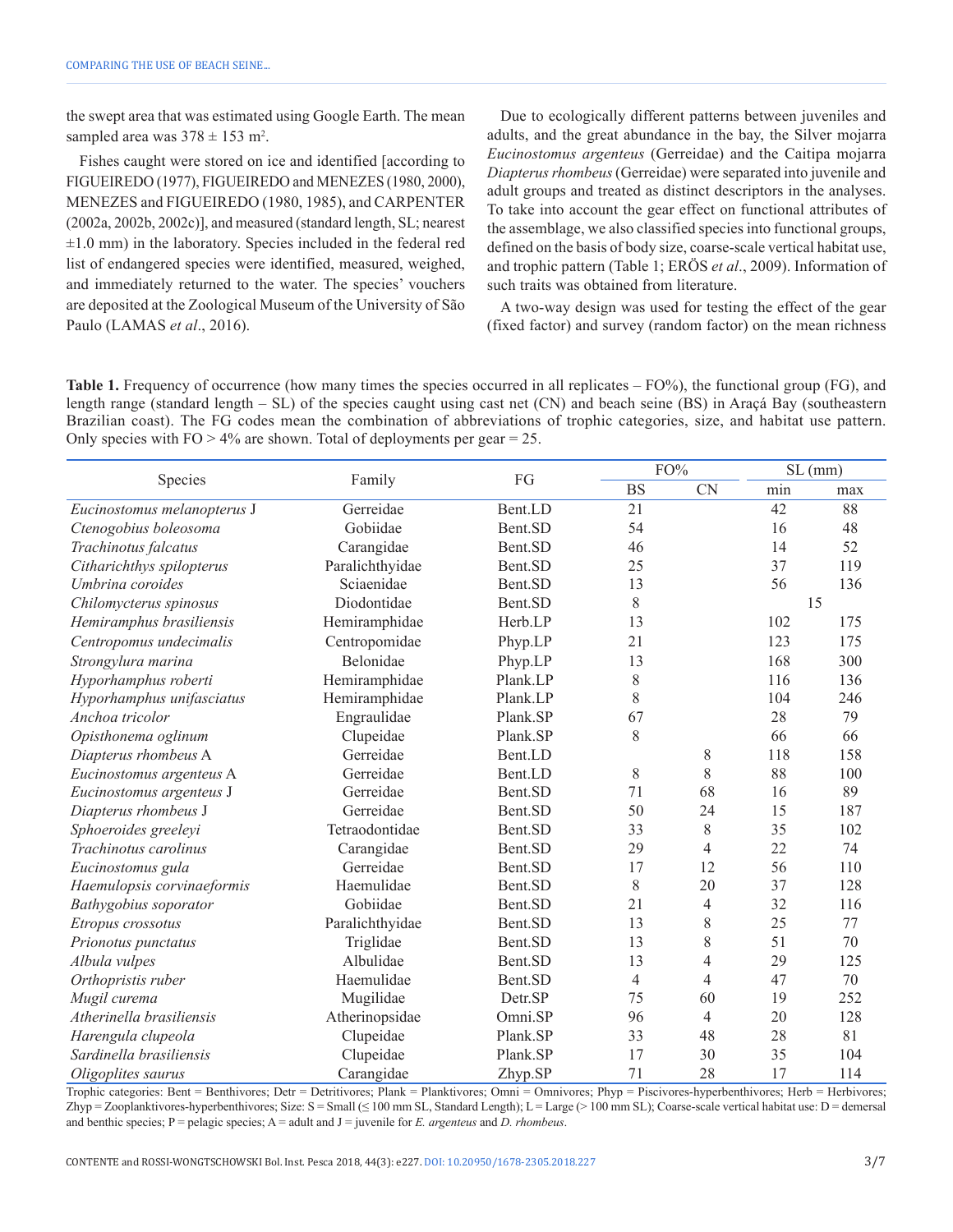(is a univariate variable, corresponding to the number of species by each gear operation) and species assemblage structure (multivariate variable = species composition and density). Density was calculated for each species and gear operation dividing the number of captured individuals by the covered area by the gear. For richness, ANOVA was run on PERMANOVA algorithm based on Euclidean distance matrices. We performed the ANOVA with PERMANOVA, because the test statistics for PERMANOVA is equivalent to F and it allows the calculation of p-values without assuming a normal distribution of errors (i.e., a calculation with permutations) (ANDERSON *et al*., 2008), a distribution not fit to our data. Before the analyses, the data were root-square transformed to reduce the heterogeneity of variances. Levene's F test for equality of variances was used to test the assumption of homogeneity of variance. Since this assumption was not met for the "gear" term in all cases, we set at 1% (UNDERWOOD, 1981).

For multivariate variable, a PERMANOVA test was based on the Bray–Curtis similarity index with root-square transformed density data. Since PERMANOVA is sensitive to differences in within-group dispersions, a permutational analysis of multivariate homogeneity of dispersions (PERMDISP) was applied to test such effects (ANDERSON *et al*. 2008), and they were found to be non-significant (spring–1,  $P = 0.51$ ; autumn,  $P = 0.30$ ; winter,  $P=0.06$ ; spring–2,  $P=0.42$ ; summer,  $P=0.55$ ) and thus, irrelevant for the PERMANOVA results. Post-hoc permutational t-tests were applied to verify significant faunal differences between the pairs of gears. SIMPER procedure was applied to 90% cumulative contribution cut-off level to determine the species that contributed to the faunal differences between gears. Determinations of p-values for tests were based on 9,999 permutations. PERMANOVA was performed using PRIMER 6 v. 6.1.11 + PERMANOVA v. 1.0.1 (ANDERSON *et al*., 2008; CLARKE and GORLEY, 2006).

#### RESULTS

A total of 47 species was captured using both gears. BS sampled greater richness ( $n = 41$ ) than CN (24). A total of 23 and 6 species were exclusively captured using BS and CN, respectively. BS sampled greater number of functional groups  $(n = 12)$  than CN (8). None functional group was exclusively recorded by CN. Half of the large-sized  $(> 100 \text{ mm} \text{ SL})$  functional groups captured by BS were absent in the CN catches (Table 1).

ANOVA results revealed that gear, survey and survey–gear interaction significantly affected the mean richness (Table 2). The significant result for the interaction implies that the gear effect was inconsistent throughout the survey. In fact, the richness differed significantly according to gear in all pair-wise comparisons of the post-hoc tests (t-test: autumn,  $P = 0.004$ ; winter,  $P = 0.007$ ; spring-2,  $P < 0.001$ ; summer,  $P < 0.001$ ), except in one case (spring-1,  $P = 0.99$ ). In all cases of the significant post-hoc tests, the mean richness was greater using BS than using CN (mean richness: autumn BS =  $12.5$ , CN = 4; winter  $BS = 11.4$ ,  $CN = 3.8$ ; spring-2  $BS = 9.4$ ,  $CN = 4$ ; summer  $BS = 7.4$ ,  $CN = 2.6$ ). Most part of the total variance in the mean richness was attributable to gear differences (Table 2).

PERMANOVA results revealed that, while the main effect of gear showed a clear tendency to significance, the gear effect was significantly dependent on the survey (Table 2). The assemblage of species differed significantly according to gear in all pair-wise comparisons of the post-hoc tests (t-test: spring-1,  $P = 0.0063$ ; autumn, *P* = 0.0138; winter, *P* = 0.0072; spring-2, *P* = 0.0090; summer,  $P = 0.0100$ . Gear-survey interaction and gear were responsible for 27% and 20% of total variability, respectively (Table 2).

The results from SIMPER analysis revealed that (I) such gear-survey interaction (Table 2) was mainly due to the seasonal variability in abundance of the most abundant and frequent species (the "main species", i.e. present in at least  $\geq 30\%$  of replicates of each gear and totaled cumulatively 95% of the total density of each gear); (II) the main species also accounted for most of the faunal dissimilarity between gears across the surveys (SIMPER results: mean percentage dissimilarity  $= 81.8\%$ , ranging from 74.3% to 90.0%); and (III) despite the seasonal faunal variability, the pattern of differences in abundance of the main species between the gears was relatively persistent across the surveys. Due to such reasons, and for the sake of simplicity, rather

**Table 2.** PERMANOVA results of the test of the null hypothesis of no gear and survey effect on the intertidal assemblage. Significant values ( $P < 0.05$ ) are in bold.

| Source                    | d.f. | <b>SS</b> | MS     | Pseudo-F | Р      | Var(%) |  |  |  |
|---------------------------|------|-----------|--------|----------|--------|--------|--|--|--|
| Gear $(G)$                |      | 7.5       | 7.5    | 15.2     | 0.017  | 42.9   |  |  |  |
| Survey $(S)$              | 4    | 1.0       | 0.2    | 2.7      | 0.038  | 10.1   |  |  |  |
| GxS                       | 4    | 2.0       | 0.5    | 5.5      | 0.001  | 23.0   |  |  |  |
| Residuals                 | 39   | 3.5       | 0.1    |          |        | 24.0   |  |  |  |
| Fish assemblage structure |      |           |        |          |        |        |  |  |  |
| Gear $(G)$                |      | 6137.3    | 6137.3 | 2.9      | 0.0564 | 19.0   |  |  |  |
| Survey $(S)$              | 4    | 9334.6    | 2333.7 | 4.3      | 0.0001 | 20.1   |  |  |  |
| GxS                       | 4    | 8469.9    | 2117.5 | 3.9      | 0.0001 | 26.6   |  |  |  |
| Residuals                 | 39   | 20904     | 535.9  |          |        | 34.3   |  |  |  |

SS = Sum of Squares; d.f. = degrees of freedom; MS = Mean of Square; Var = percentage variance (how much of total variance is attributable to each term).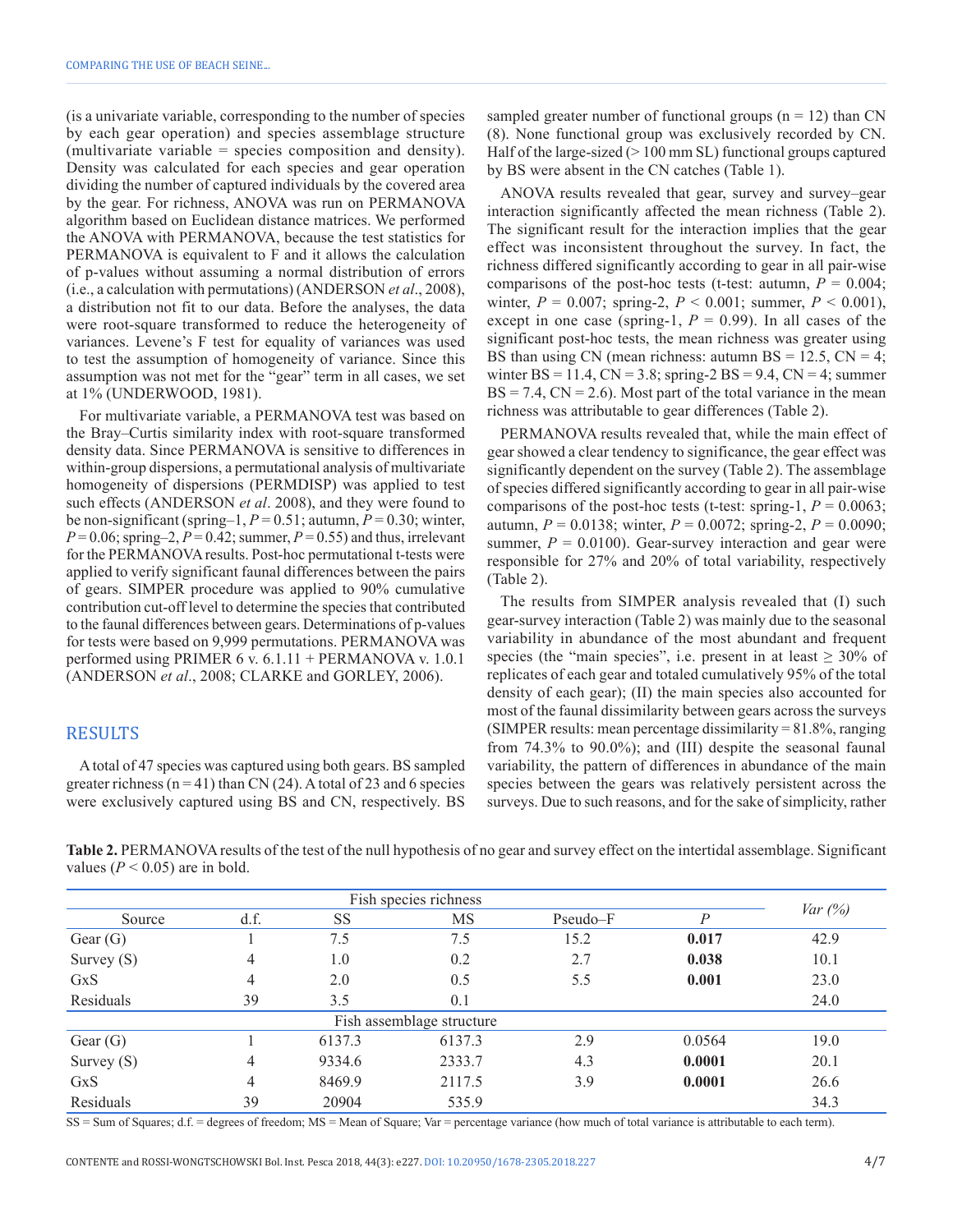

**Figure 2.** The mean density of the main species (present in at least  $\geq$  30% of replicates and totaled cumulatively 95% of the total density of each gear) of the cast net a) and beach seine b). The functional group of each species is also shown. Main species shared by both gears are shown on the left side of the dotted line of the graphs; those classified as main species in only one gear are shown on the right side. Density is in log10-scale. Bars represent  $\pm$  standard deviation. After the name of some species, " $J$ " = juvenile.

than showing the full SIMPER results, we showed graphically the abundance of the main species responsible for the between-gear faunal differences, averaged across the surveys (Figure 2).

BS and CN performed similarly for representing the top four most abundant, main species, i.e., White mullet *Mugil curema* (Mugilidae), juveniles of *E. argenteus*, False herring *Harengula clupeola* (Clupeidae), and the Leatherjacket *Oligoplites saurus* (Figure 2). This determined that both gears were relatively similar at collecting small detritivores (exclusively represented by *M. curema*) and small zooplanktivores and hyperbenthivores. However, compared to CN, BS sampled (I) slightly greater density for the most abundant, main species that were common to both gears; (II) a higher number of main species (6 versus 1), and (III) the higher mean density of the Brazilian silverside *Atherinella brasiliensis* (Atherinopsidae) (Figure 2). These outcomes also meant that the BS sampled better the number and abundance of benthivorous fish species and the abundance of omnivores (exclusively represented by *A. brasiliensis*) than CN. CN best sampled only the juveniles of the Brazilian sardinella, *Sardinella brasiliensis* (Clupeidae). This fact and the high CN catches of *H. clupeola* indicate that CN sampled better the diversity of small planktivores (Figure 2).

#### DISCUSSION

The overall best performance of the BS for sampling the structure of the Araçá Bay intertidal fish assemblage might be because, besides the smaller mesh size of the BS, the relative catchability and mean area sampled were greater for BS than for CN, resulting in a higher capacity of confining fish per sample unit (NÉDÉLEC and PRADO, 1990; GUEST *et al*., 2003; STEVENS, 2006; COLWELL, 2009). Despite not efficient for benthic fishes, the CN was efficient for capturing small pelagic fishes, especially *S. brasiliensis* juveniles. This performance might be related to the operation characteristics of the CN. When the area confined by this net after casting is gradually enclosed, fishes that remain close to, or buried in the substrate might escape beneath the lead line, whereas small pelagic fishes remain in the water column and are effectively enclosed in the bag or entangled on the net body (BAKER and MINELLO, 2011). Moreover, the aggregated dispersion, typical of shoaling pelagic fishes, may have contributed for the higher performance of the CN on these fishes (MONTEIRO-NETO and PRESTRELO, 2013).

Although there are differences in mesh size, type of wire, and dimensions among our gears and those of previous studies, similarities emerged when comparing our results with previous ones. The BS was also more efficient than the CN for estimating the density of main species in a non-vegetated ditches of Florida (STEVENS, 2006) and in creeks of Australia (JOHNSTON and SHEAVES, 2008). The mean fish richness and abundance were better sampled using BS than using CN in an artificial freshwater reservoir in the northeastern Brazil (MEDEIROS *et al.*, 2010). The low CN performance for sampling richness and benthic species was also found when comparing the CN with the centipede net (WANG *et al*., 2009), drop sampler, and benthic sled (BAKER and MINELLO, 2011), gears that are specifically designed for capturing benthic fishes (ROZAS and MINELLO, 1997).

We had expected that our BS was effective for capturing small midwater and bottom-dwelling species (BUTCHER *et al*., 2005; DEMBKOWSKI *et al*., 2012), but not for capturing larger (>100 mm SL) species because of its relatively low operating speed (BAYLEY and HERENDEEN, 2000) and multifilament line that minimizes entangling (COLLINS, 1979). Due to these limitations, we had included the CN for sampling species larger than those captured by BS, because the speed for confining the targeted area, the type of line (monofilament), and the larger mesh size of the CN benefit containment and entangling of larger and faster species (COLLINS, 1979; STEIN III *et al*., 2014). Contrary to our expectations, the large-sized fishes were better sampled by BS than by CN. This might be because both the coverage area and relative catchability of the BS were greater and could compensate the limited efficiency of BS for entangling larger fishes owing to the net's small-mesh size and multifilament wire (COLLINS, 1979), a hypothesis to be assessed in the future.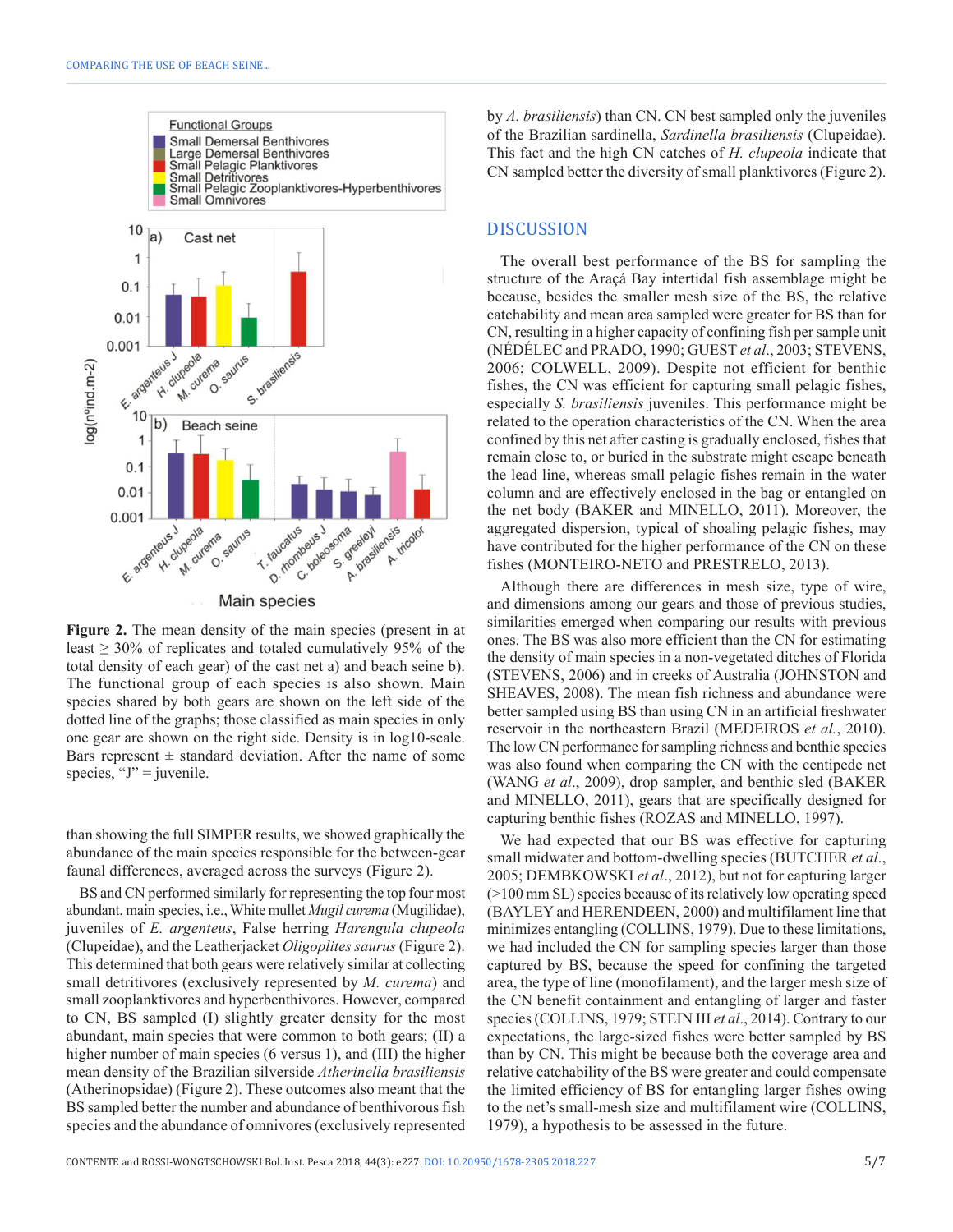## **CONCLUSION**

Successful ichthyological studies are underpinned by a previous sampling gear selection process, which is generally neglected in the context of the Neotropical fish fauna. Our results highlight the importance of this step and could support the gear selection in fish-monitoring programs in similar tidal flats from elsewhere and in Araçá Bay, where a monitoring will be essential if the planned expansion of the Port of São Sebastião over the bay occurs. For Araçá Bay, a better monitoring of the intertidal fish assemblage structure will be achieved using beach seine; while a better monitoring of small pelagic fishes, especially *S. brasiliensis* juveniles (one region's most important fisheries resource), will be reached using cast net. Replication of our gear comparison in other tidal flats was logistically impossible and was the drawback of the study. Such replications should be performed in the future in order to verify the generalizations of our conclusions.

# ACKNOWLEDGEMENTS

We are grateful to the Center for Marine Biology, Cebimar-USP, and Oceanography Institute, IO-USP, for logistic assistance and support with laboratory activities; we especially thank the fishermen Neemias Borges, Marcelos Alves, and Moacir Nobre and the staff of the Laboratory of Growth and Ichthyology for their excellent field work. We also thank two anonymous reviewers that help us to improve the manuscript.

# **REFERENCES**

- AMARAL, A.C.Z.; TURRA, A.; CIOTTI, A.M.; ROSSI-WONGTSCHOWSKI, C.L.D.B.; SCHAEFFER-NOVELLI, Y. 2016 *Life in Araçá Bay: diversity and importance*. São Paulo: Lume. 56p.
- ANDERSON, M.J.; GORLEY, R.N.; CLARKE, K.R. 2008 *PERMANOVA for PRIMER: guide to software and statistical methods*. Plymouth: PRIMER-E. 214p.
- BAKER, R.; MINELLO, T.L. 2011 Trade-offs between gear selectivity and logistics when sampling nekton from shallow open water habitats: a gear comparison study. *Gulf and Caribbean Research*, *23*(1): 37-48.
- BAYLEY, P.B.; HERENDEEN, R.A. 2000 The efficiency of a seine net. *Transactions of the American Fisheries Society*, *129*(4): 901-923. **[http://dx.doi.org/10.1577/1548-8659\(2000\)129<0901:TEOASN>](https://doi.org/10.1577/1548-8659(2000)129%3c0901:TEOASN%3e2.3.CO;2) [2.3.CO;2](https://doi.org/10.1577/1548-8659(2000)129%3c0901:TEOASN%3e2.3.CO;2)**.
- BUTCHER, A.; MAYER, D.; SMALLWOOD, D.; JOHNSTON, M. 2005 A comparison of the relative efficiency of ring, fyke, fence nets and beam trawling for estimating key estuarine fishery populations. *Fisheries Research*, *73*(3): 311-321. **[http://dx.doi.org/10.1016/j.](https://doi.org/10.1016/j.fishres.2005.01.014) [fishres.2005.01.014](https://doi.org/10.1016/j.fishres.2005.01.014)**.
- CARPENTER, K.E. 2002a *The living marine resources of the Western Central Atlantic: introduction, molluscs, crustaceans, hagfishes, sharks, batoid fishes, and chimaeras*. Rome: FAO. v. 1. 578p.
- CARPENTER, K.E. 2002b *The living marine resources of the Western Central Atlantic: bony fishes part 1 (Acipenseridae to Grammatidae)*. Rome: FAO. v. 2. 1371p.
- CARPENTER, K.E. 2002c *The living marine resources of the Western Central Atlantic: bony fishes part 2 (Opistognathidae to Molidae), sea turtles and marine mammals*. Rome: FAO. v. 3. 2127p.
- CLARKE, K.R.; GORLEY, R.N. 2006 *Primer v6: user manual/tutorial*. Plymouth: PRIMER-E. 192p.
- COLLINS, J.J. 1979 Relative efficiency of multifilament and monofilament nylon gill net towards Lake Whitefish (*Coregonus clupeaformis*) in Lake Huron. *Journal of the Fisheries Research Board of Canada*, *36*(10): 1180-1185. **[http://dx.doi.org/10.1139/f79-170](https://doi.org/10.1139/f79-170)**.
- COLWELL, R.K. 2009 Biodiversity: concepts, patterns and measurement. In: LEVIN, S.A. *The Princeton guide to ecology*. New Jersey: Princeton University Press. p. 257-263.
- CONTENTE, R.F.; STEFANONI, M.F.; SPACH, H.L. 2011 Fish assemblage structure in an estuary of the Atlantic forest biodiversity hotspot (Southern Brazil). *Ichthyological Research*, *58*(1): 38-50. **[http://](https://doi.org/10.1007/s10228-010-0192-0) [dx.doi.org/10.1007/s10228-010-0192-0](https://doi.org/10.1007/s10228-010-0192-0)**.
- DEMBKOWSKI, D.J.; WUELLNER, M.R.; WILLIS, D.W. 2012 Sampling glacial lake littoral fish assemblages with four gears. *North American Journal of Fisheries Management*, *32*(1): 1160-1166. **[http://dx.doi.](https://doi.org/10.1080/02755947.2012.728176) [org/10.1080/02755947.2012.728176](https://doi.org/10.1080/02755947.2012.728176)**.
- ERÖS, T.; HEINO, J.; SCHMERA, D.; RASK, M. 2009 Characterising functional trait diversity and trait-environment relationships in fish assemblages of boreal lakes. *Freshwater Biology*, *54*(8): 1788-1803. **[http://dx.doi.org/10.1111/j.1365-2427.2009.02220.x](https://doi.org/10.1111/j.1365-2427.2009.02220.x)**.
- FIGUEIREDO, J.L. 1977 *Manuais de peixes marinhos do sudeste do Brasil.* São Paulo: Museu de Zoologia da Universidade de São Paulo. v. 1. 104p. **[http://dx.doi.org/10.5962/bhl.title.109986](https://doi.org/10.5962/bhl.title.109986)**.
- FIGUEIREDO, J.L.; MENEZES, N.A. 1980 *Manuais de peixes marinhos do sudeste do Brasil*. São Paulo: Museu de Zoologia da Universidade de São Paulo. v. 3. 90p.
- FIGUEIREDO, J.L.; MENEZES, N.A. 2000 *Manuais de peixes marinhos do sudeste do Brasil*. São Paulo: Museu de Zoologia da Universidade de São Paulo. v. 6. 116p.
- GUEST, M.A.; CONNOLLY, R.M.; LONERAGAN, N.R. 2003 Seine nets and beam trawls compared by day and night for sampling fish and crustaceans in shallow seagrass habitat. *Fisheries Research*, *64*(2-3): 185-196. **[http://dx.doi.org/10.1016/S0165-7836\(03\)00109-7](https://doi.org/10.1016/S0165-7836(03)00109-7)**.
- JOHNSTON, R.; SHEAVES, M. 2008 Cross-channel distribution of small fish in tropical and subtropical coastal wetlands is trophic-, taxonomic-, and wetland depth-dependent. *Marine Ecology Progress Series*, *357*: 255-270. **[http://dx.doi.org/10.3354/meps07297](https://doi.org/10.3354/meps07297)**.
- LAMAS, R.A.; ROSSI-WONGTSCHOWSKI, C.L.D.B.; CONTENTE, R.F. 2016 Checklist of the fish fauna of the Araçá Bay, São Sebastião Channel, northern coast of São Paulo, Brazil. *Check List*, *12*(6): 2004- 2015. **[http://dx.doi.org/10.15560/12.6.2004](https://doi.org/10.15560/12.6.2004)**.
- MEDEIROS, E.S.F.; SILVA, M.J.; FIGUEIREDO, B.R.S.; RAMOS, T.P.A.; RAMOS, R.T.C. 2010 Effects of fishing technique on assessing species composition in aquatic systems in semi-arid Brazil. *Brazilian Journal of Biology = Revista Brasileira de Biologia,* 70(2): 255-262. **http:// dx.doi.org/10.1590/S1519-69842010000200004. PMid:20549058.**
- MENEZES, N.A.; FIGUEIREDO, J.L. 1980 *Manuais de peixes marinhos do sudeste do Brasil*. São Paulo: Museu de Zoologia da Universidade de São Paulo. v. 4. 96p.
- MENEZES, N.A.; FIGUEIREDO, J.L. 1985 *Manuais de peixes marinhos do sudeste do Brasil.* São Paulo: Museu de Zoologia da Universidade de São Paulo. v. 5. 105p.